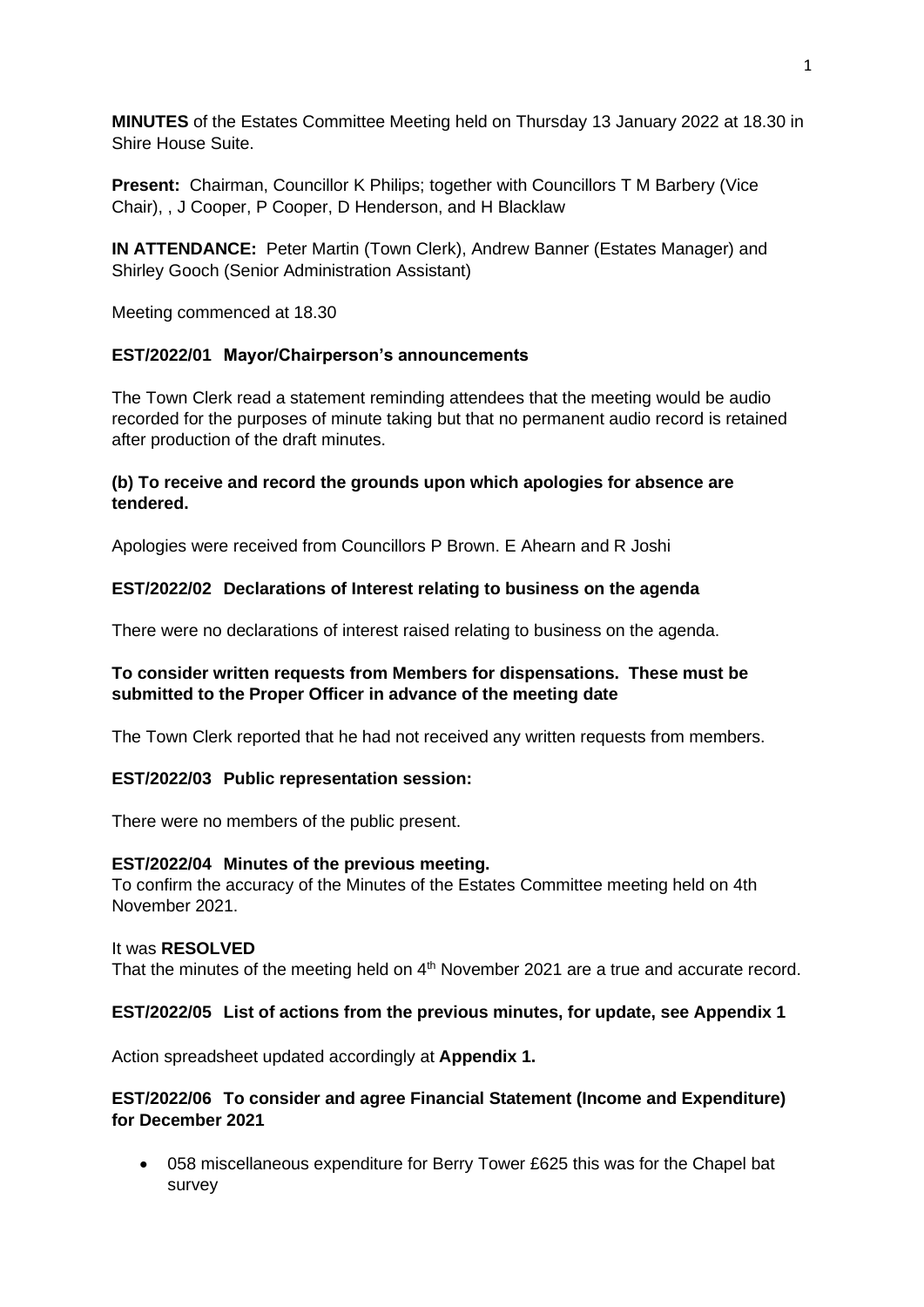- 201 Fair Park Toilets £137.53 energy costs electricity. EM to report back at next meeting as this facility is currently closed (but not officially) due initially to vandalism. The charges are recharged to hirer.
- 203 Dennison Road toilets annual cost is £1755.00 but this facility is closed as some items have been removed. The EM and Deputy Mayor to visit these toilets and report back to committee in March with a view to reopening if possible.
- 130 Work clothing and PPE. This should be a harmonised cross department for annual issue of work clothing and PPE
- 215 Flowerbeds and Floral displays charges for Poorsfield to be removed

# It was **RESOLVED**

To agree the financial statement and is noted and To include discussion item on public toilets to the next Estate Committee agenda

# **EST/2022/07 To receive Risk Management updates**

The risk management plan was discussed.

## It was **RESOLVED**

To note the Risk Management update.

# **EST/2022/08 To seek approval to submit a planning application for the planned new Cemetery**

Drawings have been adjusted in line with previous comments, and all councillors agree that this is an excellent proposal for the Bodmin.

BTC currently conducts approximately 20/25 burials per year. There is a combined estimate of 1100 formal and natural spaces at the new cemetery which could take up to 60 years to fill.

The environment agency has given approval to proceed with the planning application after conducting various water sampling. The next steps would be to draft the final planning application for submission, costs of which are already included in the fees.

Cornwall Council wishes to redevelop Bodmin even further and it was suggested that the EM approach them to see if BTC could reserve the woodland next to the new cemetery site which could be used for informal . if there is an agreement then the planning application for the new cemetery can be submitted together with an outline planning application for the woodland which would be stripped due to ash die back. This could then be used for informal burials.

The cost of drawing up the planning application is already included in the fees.

It was proposed to approve to draft up the final planning application for submission and for the EM to contact Cornwall Council with regards to including outline planning on an extra piece of woodland adjacent to the new cemetery site, this would future proof the scale of internments in Bodmin. Both the planning application and outline planning application being submitted at the same time.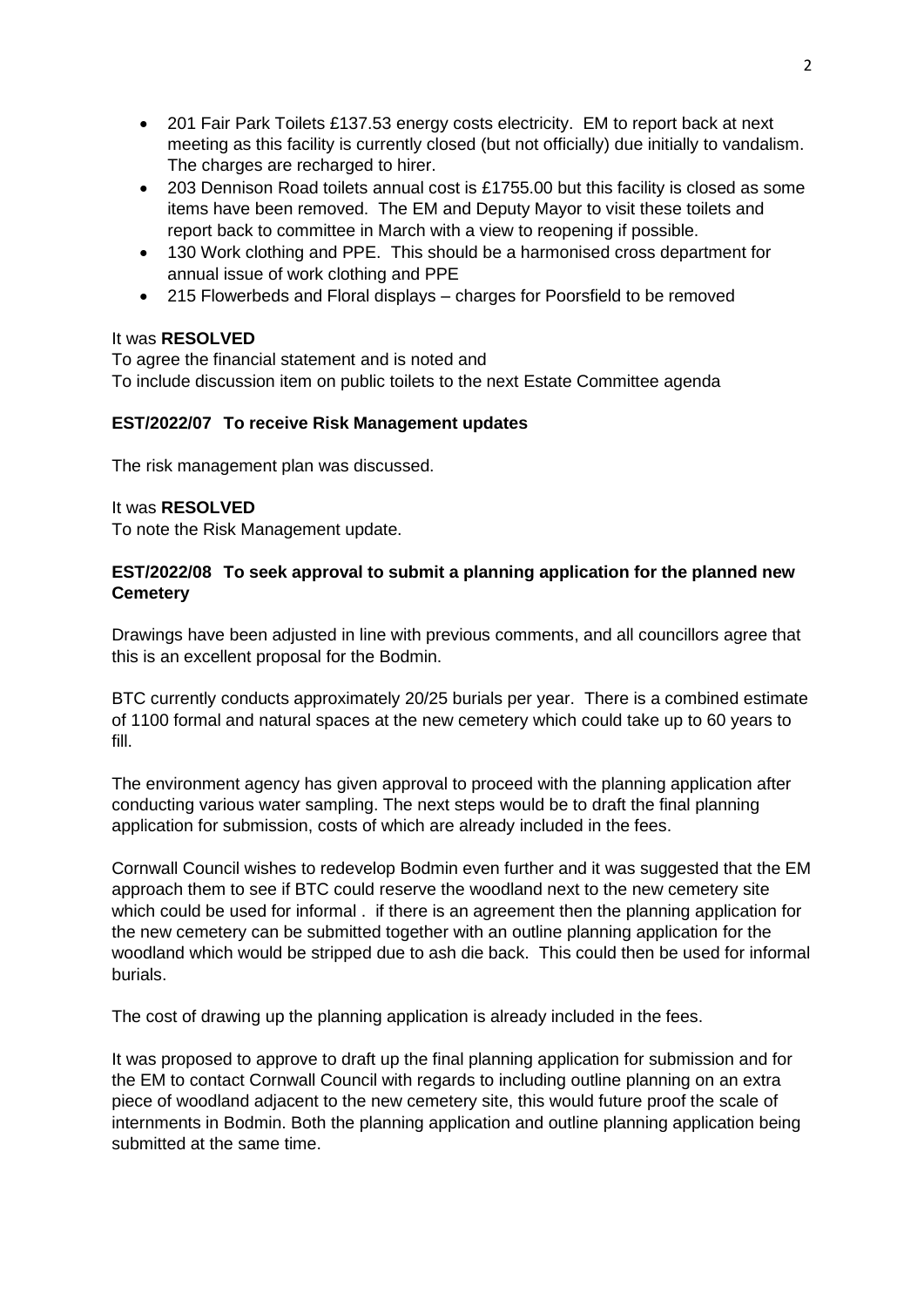#### It was **RESOLVED**

To APPROVE to draft the final planning application for submission and for The EM to contact Cornwall Council with a view to agreeing and obtaining outline planning permission for the woodland area adjacent to the site of the proposed new cemetery. And to RECOMMEND approval to Full Council

#### **EST/2022/09 To note the mapping of the new cemetery**

It was **RESOLVED** to note the mapping of the new cemetery

# **EST/2022/10 To consider and agree that the agility trail play equipment be sited at Moorview and to Confirm that the S106 monies can only be used for equipment at Hillside Park**

### It was **RESOLVED**

To agree that the wooden agility trail play equipment be sited at Moorview, and it was Also **RESOLVED** To confirm that the S106 monies can only be used for equipment at Hillside Park

# **EST/2022/11 To receive a verbal report from Cllr J Cooper in respect of BTC supplying quotes for a community noticeboard to be located at Borough View (Waine Homes)**

Cllr J Cooper has been in discussions with Waine Homes regarding a community notice board at their development at Borough View. This would aid inclusivity of new Bodmin residents allowing them to be engaged with the wider community. The cost of the notice board is £1,300 with Waine Homes willing to contribute £500 towards it.

Cllr J Cruse has also agreed a contribution from her community chest for a sum yet to be determined but will be less than £500. Cllr J Cooper is asking if BTC could make up any shortfall and for the notice board to be erected by Estates Team.

Councillors for St Lawrence ward will visit the proposed site and talk to residents about the proposed notice board and whether they would like it sited on the green.

The noticeboard would need updating information and maintenance which would fall under the facilities team/community services.

It was proposed to adopt the verbal report and once final costs have been ascertained then BTC could provide the shortfall in funds from ear marked reserves to purchase the notice board and for estates team to erect the notice board.

#### It was **RESOLVED**

To ADOPT the verbal report from Councillor J Cooper and To RECOMMEND to Full Council that BTC to make up the short fall in costs from ear marked reserves and for estates team to erect the notice board

## **EST/2022/12 To recommend approval of the revised terms of reference for the Estates Committee**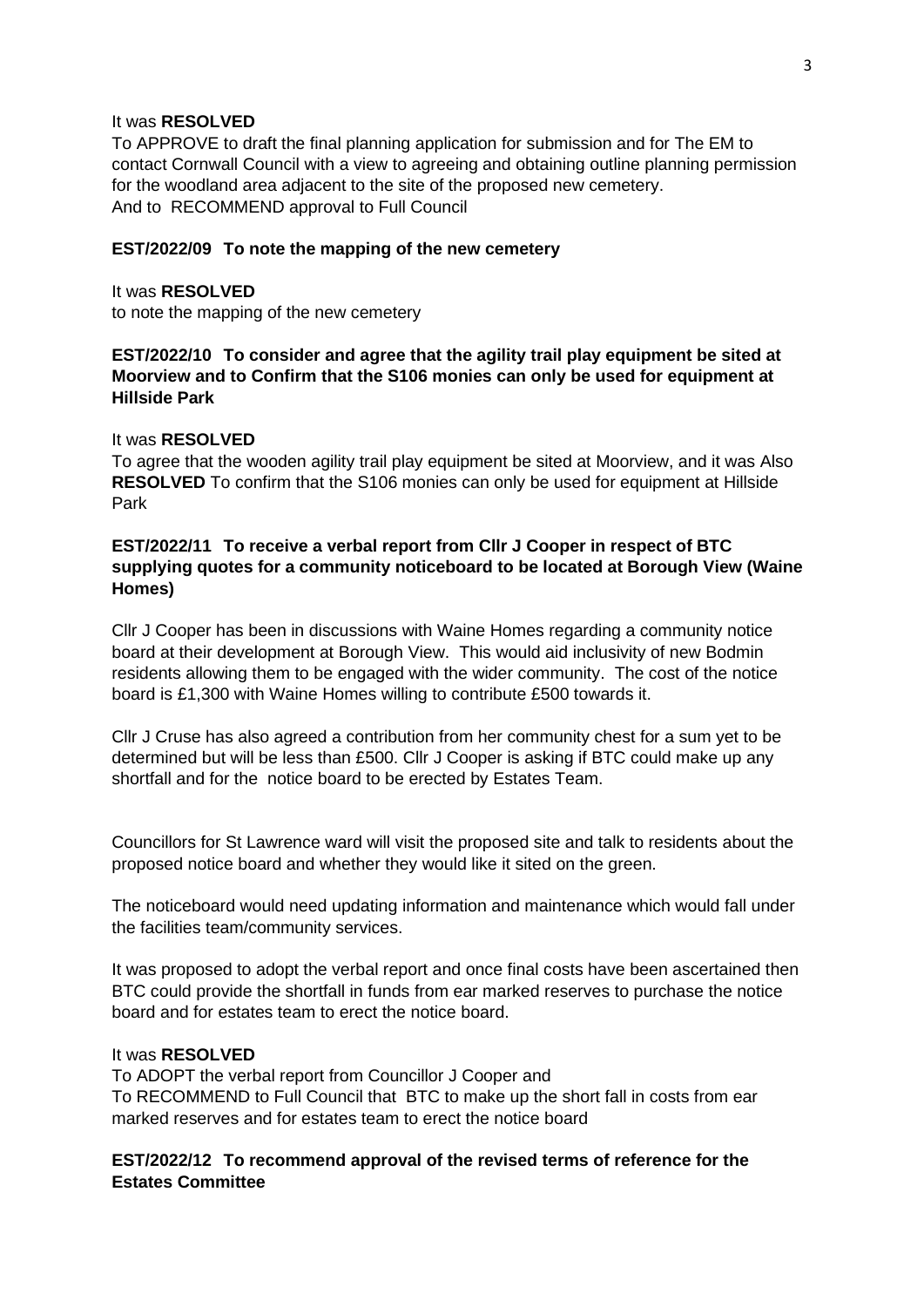The TC advised the committee of a proposed amendment to all committee terms of reference which include that spending powers within designated budgets are required to enable committees meet their obligations,

These terms of reference are updated and agreed at the annual town meeting in May but can at any time be amended if required during the year.

On the terms of reference document should read that the Chairman is elected annually at the Annual Meeting of the Council, and Vice chairs are elected at the first meeting of that committee.

The amendments will be inserted under General Discussions of TofR

#### It was **RESOLVED**

To APPROVE the revised terms of reference and to **APPROVE** the Chairman is elected annually at the Annual Meeting of the Council, and Vice Chairs are elected at the first meeting of that committee.

#### **EST/2022/13 To note the refurbishment of Shire Hall and Suite update**

The formal appointment of Burrel Foley Fisher (BFF) will be complete once satisfactory references have been received.

Cllr J Cooper reported that he tripped on the Folly last week and given that the slabs and stones are slipping suggested that the survey should be carried out as soon as possible as this potential health and safety issue.

BFF have sourced three specialist survey companies who have the necessary skills and expertise to produce plans for listed buildings. The company who provided best value is Quadrant for a combined instruction of £28,309.50 plus VAT

The total cost for all buildings covered within the project to be surveyed exceeds the £25K allowable figure under financial regulations and therefore should be added to Contracts Finder for transparency.

As Estates Committee are not able to approve Quadrant due to financial regulation the TC advised the most prudent approach would be to defer this item to Full Council on 20 January 2022 to suspend financial regulations under transparency, safety and best value.

#### It was **RESOLVED**

To defer this item to Full Council on 20 January 2022 to suspend financial regulations

#### **EST/2022/14 To consider and agree the disposal of Estates assets**

It was noted that BTC are unable to use EBay to sell the items listed in the report but in line with financial regulations the items could be disposed of at auction.

### **It was RESOLVED**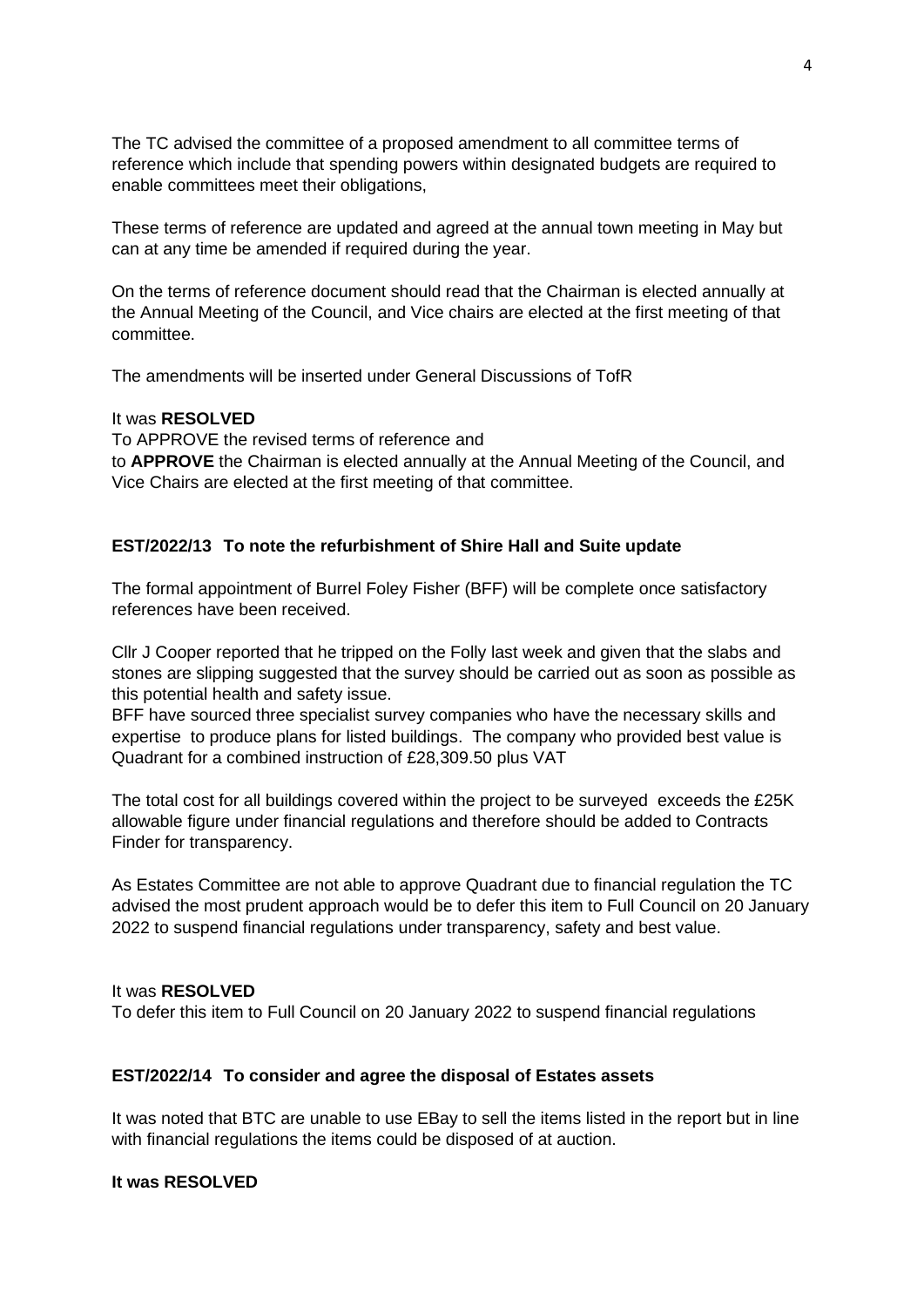To agree the disposal of the items listed in the report via a local auctioneer

## **EST/2022/15 To consider and agree Berryfields consultation**

### **It was RESOLVED**

To agree for Community Services to carry out a consultation with residents to cover:

- If they would be happy for more planting to take place
- The type of play equipment needed

## **EST/2022/16 To note the summer planting scheme and to suspend financial regulations to continue using Hays Nurseries**

This summer's planting scheme will be red, white, and blue to celebrate the Queen's platinum jubilee. Last year's standard and quality of bedding plants was excellent and it was suggested that Hays may wish to quote for BTC's hanging baskets for this summer too and will be discussed at Estates Committee in March 2022.

#### It was **RESOLVED**

To suspend financial regulations to £2,000 to continue using Hays Nurseries to supply the summer planting scheme. And to add hanging baskets from Hays to March agenda

# **EST/2022/17 To consider Mr Quinnell's request for two memorial benches at Kay's Crescent**

Mr Quinnell had approached BTC to donate two benches for Kays Crescent in memory of his late wife. Officers had met with Mr Quinnell and attended a site visit. Trial excavations have been carried out for ground suitability and Estates team have provided Mr Quinnell costs for the benches. There will be no cost afforded by BTC.

# It was **RESOLVED**

To inform local residents that the trial excavations were prepared for the two benches that have been donated.

# **EST/2022/18 To consider the proposal for the Co Bikes Station and to AGREE the budget for arranging the electric supply**

There is a proposal for an electric bike station in Bodmin next to Explore by Bike at Priory Car Park.

There needs to have an electrical supply taken underground from the toilet block in Priory Car Park with costs of approximately £1,000. The committee felt that this cost was high and the EM should investigate whether Inter Bike have already received funding for electrical supply via CIL.

Committee also felt that BTC should see if there is any grant funding available to install two electric car charging points at Priory Car Park

#### It was **RESOLVED**

To AGREE to the proposal for the Co Bikes Station at Priory Park and